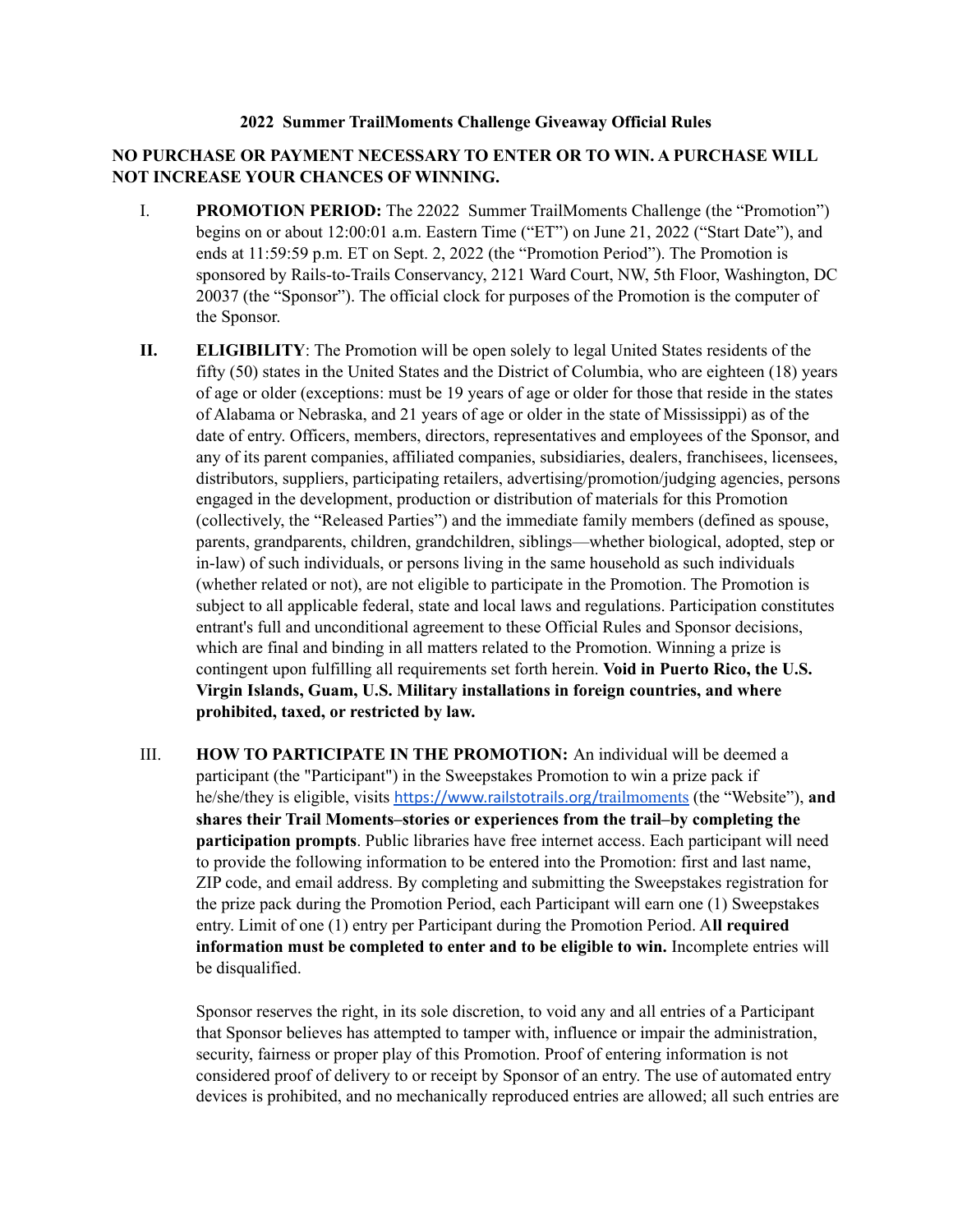void. Sponsor reserves the right to disqualify and/or block access to the Website by any individual suspected of using such processes. Released Parties are not responsible for: lost, late, incomplete, illegible, incorrect, damaged, delayed, garbled, undelivered, misdirected or lost entries, which will be disqualified. All entries become the exclusive property of Sponsor and will not be acknowledged or returned.

- IV. **USE OF PERSONAL INFORMATION/OPT IN**: By entering the Promotion, you consent for the Sponsor to obtain, use and transfer your name, address and other information **("Personal Information")** for the purpose of administering this Promotion, and such Personal Information will be kept by Sponsor for marketing purposes in accordance with its privacy policy (railstotrails.org/privacy/), as posted on the Website. The information that you provide in connection with the entry process will be used for the Sponsor's purposes only.. You will remain eligible for this Promotion whether or not you opt in to receive promotional emails from the Sponsor and will have the ability to opt out of receiving future promotional emails by clicking on the link contained in the most recent promotional email received.
- V. **LIMITATIONS OF LIABILITY**: If for any reason this Promotion is not capable of running as planned for any reason, including, without limitation, infection by computer virus, worms, bugs, tampering, unauthorized intervention, fraud, technical failures, fire, flood, storm or other natural cataclysm, riot, strike, civil commotion, government regulation, or any other causes beyond the control of the Sponsor which corrupt or affect the administration, security, fairness, integrity or proper conduct of this Promotion, the Sponsor reserves the right, in its sole discretion, to disqualify any individual who tampers with the entry process, and to terminate, modify or suspend the Promotion, in whole or in part, at any time, without notice, and award the prizes, via a random draw, using all non-suspect eligible entries received as of or after (if applicable) this termination or suspension date. Any person who supplies false information, obtains entries by fraudulent means or is otherwise determined to be in violation of these Official Rules in an attempt to obtain any prize will forfeit any prize won and may be prosecuted to the full extent of the law. Released Parties assume no responsibility for any incomplete, incorrect or inaccurate information, whether caused by Website users, tampering, hacking, any of the equipment or programming associated with or utilized in the Promotion, or any technical or human error. Released Parties assume no responsibility for any error, omission, interruption, deletion, defect, delay in operation or transmission, communications line failure, theft, destruction or unauthorized access to, or alteration of, entries. The Released Parties are not responsible for any problems or technical malfunction of any telephone network or telephone lines, computer online systems, servers, providers, computer equipment, software; failure of any email or entry to be received on account of technical problems, human error or traffic congestion on the Internet or at any website; or any combination thereof, including any injury or damage to participant's or any other person's computer (or any information/material stored therein) relating to or resulting from participation in this Promotion or downloading any materials in this Promotion. CAUTION: ANY ATTEMPT TO DAMAGE ANY WEBSITE OR UNDERMINE THE LEGITIMATE OPERATION OF THE PROMOTION IS A VIOLATION OF CRIMINAL AND CIVIL LAWS, AND SHOULD SUCH AN ATTEMPT BE MADE, THE SPONSOR RESERVES THE RIGHT TO SEEK DAMAGES OR OTHER REMEDIES FROM ANY SUCH PERSON(S) RESPONSIBLE FOR THE ATTEMPT TO THE FULLEST EXTENT PERMITTED BY LAW. In the event of a dispute as to the identity of a winner based on an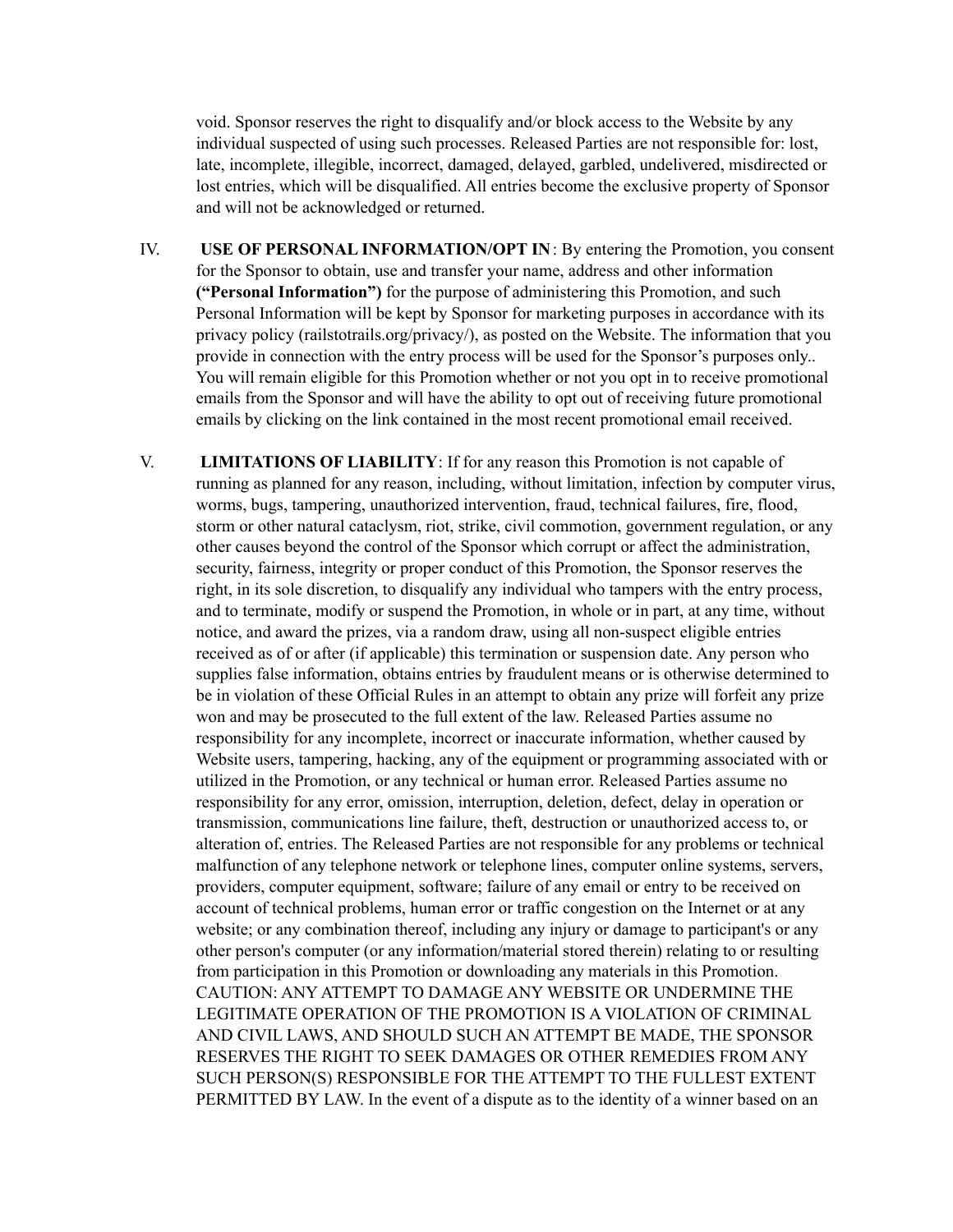email address, the winning entry will be declared made by the authorized account holder of the email address submitted at time of entry. "Authorized account holder" is defined as the natural person who is assigned to an email address by an Internet access provider, online service provider or other organization (e.g., business, educational, institution, etc.) that is responsible for assigning email addresses for the domain associated with the submitted email address.

- VI. **PRIZES:** There will be at least 10 prize packs available to be awarded, one pack for each week of the Promotion. The Prize Winners will each receive a prize pack featuring Rails-to-Trails Conservancy gear. The Approximate Retail Value ("ARV") of each prize pack is \$50, depending upon the prize. The make, model, item, and/or style for each aforementioned prize is to be determined by the Sponsor in its sole discretion. The Total Prize Pool value is approximately: \$500.
- VII. **PRIZE WINNER SELECTION:** The Prize Winners will be selected from among all eligible entries received, in a random drawing on or about each Thursday of the Promotion by the Sponsor, whose decisions are final and not subject to challenge and/or appeal in all matters relating to this Promotion. Odds of winning a prize will depend on the total number of eligible entries received. Each Grand-Prize Winner will be notified by email and/or phone call. Upon initial notification and verification of each Prize Winner, a confirmation will be sent to the prize winner via email, phone or other home delivery service of Sponsor's choice.
- VIII. **PRIZE TERMS AND CONDITIONS:** Each Prize Winner is required to comply with any and all applicable federal, state and local laws, rules and regulations. Each Prize Winner may be required to complete and sign an Affidavit of Eligibility and Liability/Publicity Release (collectively, the "Prize Acceptance Release") and verification of age. If a prize or prize notification is returned as unclaimed or undeliverable to a potential winner, if potential winner cannot be reached within three (3) calendar days from the first notification attempt, if potential winner fails to return requisite document within the specified time period, and/or if a potential winner is not in compliance with these Official Rules, then such person shall be disqualified, and an alternate winner will be selected for the prize at issue. To claim a prize, you will be required to provide your correct full name, mailing address, telephone number, email address and any additional information needed for prize fulfillment. The Prize Acceptance Release is subject to verification by Sponsor, and all potential winners are subject to verification before any prize will be awarded. The Sponsor and Released Parties have not made any warranty, representation or guarantee, expressed or implied, in fact or in law, with respect to any prize awarded and specifically disclaim all such warranties, including, without limitation, any warranty of merchantability or fitness for a particular purpose. The prizes are awarded without warranty of any kind either expressed or implied. A prize may not be sold, traded or commissioned, and is not exchangeable, transferable or redeemable for cash except in Sponsor's sole discretion. Prize details and availability are subject to change. There are no substitutions unless specified by the Sponsor. The Sponsor reserves the right at its sole discretion to substitute any prize with another prize of equal or greater value. Prizes may be fulfilled by a third party. The Sponsor and Released Parties are not in any way responsible or liable for damages resulting from shipping and handling, loss, use or misuse of any prize awarded in this Promotion. Each Prize Winner will be solely responsible for all federal, state and/or local taxes, and for any other fees or costs associated with the prize they receive. The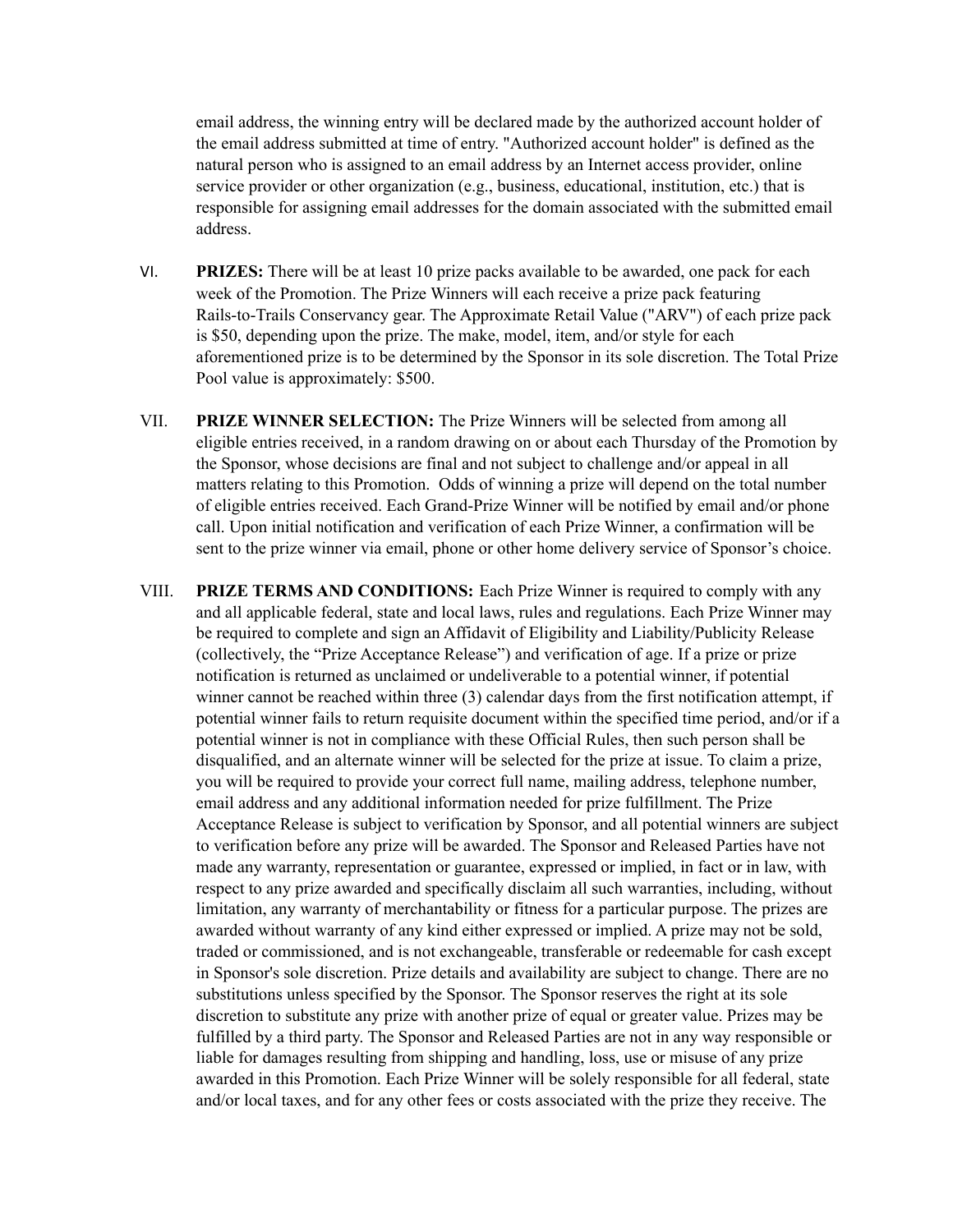stated "ARV" of the prize is based on available information provided to Sponsor, and any difference in ARV at the time of awarding will not be awarded, and the value of the prize awarded to a winner may be reported for tax purposes as required by law. Each Prize Winner's acceptance of a prize constitutes permission (except where prohibited) for the Sponsor to use the winner's name, photograph, video, likeness, statements, biographical information, voice and address (city and state) for any and all public relations, advertising and/or promotional purposes as determined by Sponsor, in all forms of media and by all manners (now and hereafter known), in perpetuity, without notice, consent, review or approval or further compensation.

- IX. **MODIFICATION:** In no event will Sponsor be obligated to award more prizes than the number of prizes stated in these Official Rules. If for any reason Sponsor determines, in its sole discretion, that the Promotion is no longer capable of running as intended by these Official Rules for any reason whatsoever, Sponsor reserves the right to terminate, suspend, postpone, delay or modify the Promotion, in whole or in part, including, but not limited to, any occurrences described in Rule No. V above, or any other causes which may corrupt or impair the integrity, security, fairness or proper conduct of the Promotion. If Sponsor determines that more prize claims are submitted or more prize notices are distributed than the number of prizes offered in these Official Rules, Sponsor shall immediately suspend the Promotion and prize awards, and Sponsor reserves the right to award any remaining prizes (up to the total set forth in these Official Rules) in a manner deemed fair and equitable by Sponsor. For example, Sponsor may select a winner or winners in a random drawing from among the eligible entries received up to the time of the impairment or conduct a random drawing among all legitimate prize claimants, and neither Sponsor, nor any of the Released Parties, shall have any further liability to any entrant in connection with the Promotion.
- X. **RELEASES**: All Participants, as a condition of participation or entering in this Promotion, agree to defend, indemnify, release and hold harmless Sponsor; its affiliates; the officers, directors and employees of Sponsor and of its affiliates; and Released Parties; from and against any and all liability, claims, damages, injuries or actions of any kind whatsoever for injuries, damages or losses to persons or property which may be sustained in connection with: (a) accessing the Sponsor's Website; (b) participating in any aspect of the Promotion, including, without limitation, while preparing for, participating in and/or traveling to or from any prize or Promotion-related activity, including, without limitation, any injury, damage, death, loss or accident to person or property; (c) the receipt, ownership, possession, use or misuse of any prize awarded; (d) viruses or any downloading or other problems with the Promotion application; or (e) any typographical, printing, or other error in these Official Rules, advertisements or the announcement of offering of any prize. Each prize winner bears all liability and risk of loss to his/her/their respective prize after it has been delivered.
- XI. **GOVERNING LAW/DISPUTES**: By participating, Participants agree to be bound by the Official Rules, Sponsor's Website Terms of Use (if any and if applicable to Participant's method of participating) and the decisions of the Sponsor, which are final and binding in all respects. Except where prohibited, Participant agrees that: (1) any and all disputes, claims and causes of action arising out of or connected with this Promotion or any prize awarded shall be resolved individually, without resort to any form of class action, and any judicial proceeding shall take place in Washington, D.C.; (2) any and all claims, judgments and awards shall be